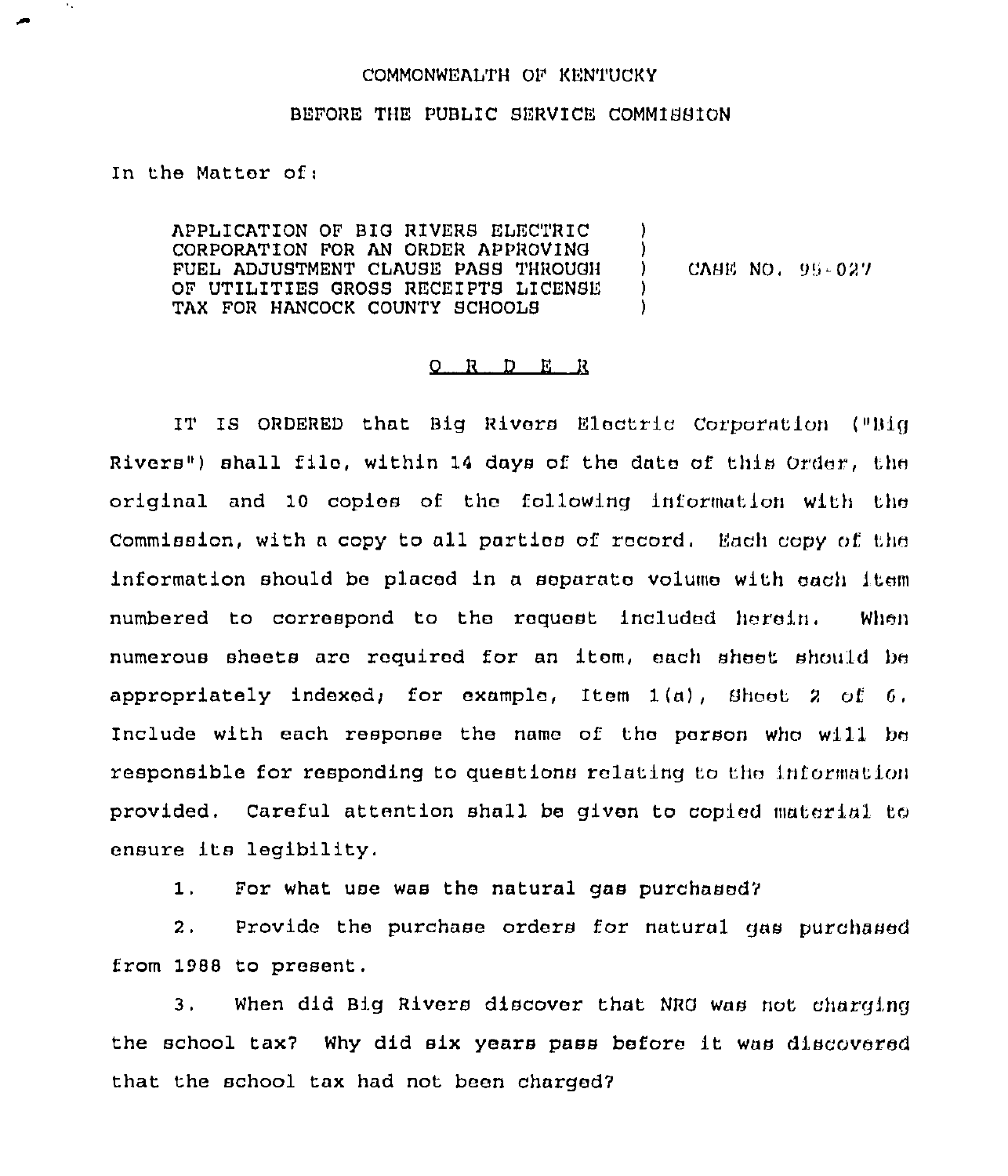4. Provide all correspondence between Big Rivers and NRG and Hancock County Fiscal Court concerning the school tax.

8, a. How did Big Rivers learn of NRG's position on the collection of school taxes? Provide copies of any correspondence between Big Rivers and NRG.

b, Describe the relationship between NRG and Western Kentucky Gas Company.

6, How did Big Rivers conclude the school tax was owed?

7. a, (1) Hae Big Rivers already paid the \$10,061.26 school tax7

(2) If yes,

(a) When was payment made7

(b) Provide the accounting entries made to record the transaction.

(3) If no, has Big Rivers recorded the tax on its books7

(a) If yes, indicate when the tax was recorded and provide the accounting entries made to record the transaction.

(b) If no, when will Big Rivers pay or book the tax7

8, During the period 1988 through February 1994, did Big Rivers accrue the school tax on its books? If yes, provide the appropriate accounting entries.

9, Provide the calculations which support the school tax amount of 810, 061.26. Include any supporting workpapers, documents, or assumptions used in the calculations.